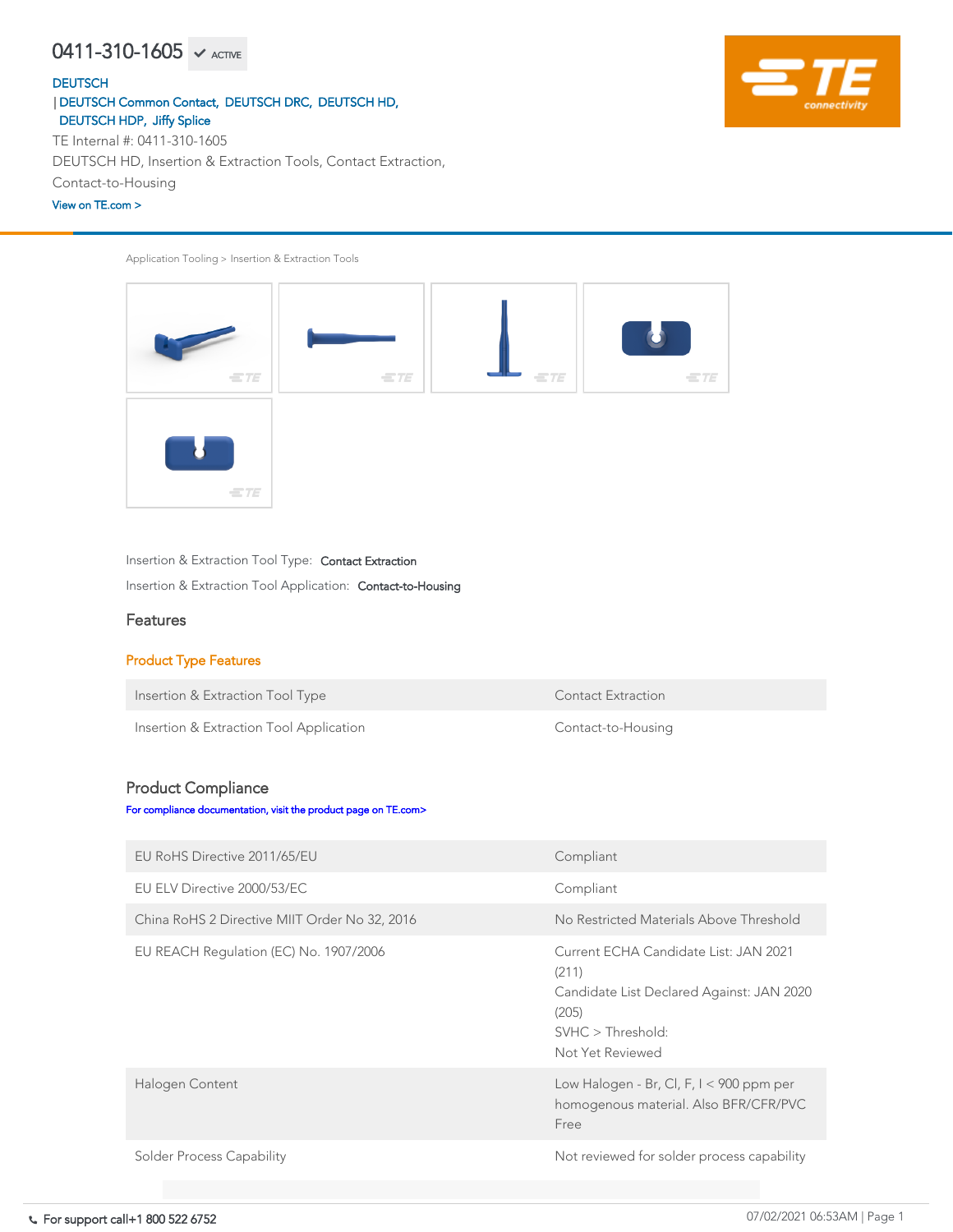DEUTSCH HD, Insertion & Extraction Tools, Contact Extraction, Contact-to-Housing



#### Product Compliance Disclaimer

This information is provided based on reasonable inquiry of our suppliers and represents our current actual knowledge based on the information they provided. This information is subject to change. The part numbers that TE has identified as EU RoHS compliant have a maximum concentration of 0.1% by weight in homogenous materials for lead, hexavalent chromium, mercury, PBB, PBDE, DBP, BBP, DEHP, DIBP, and 0.01% for cadmium, or qualify for an exemption to these limits as defined in the Annexes of Directive 2011/65/EU (RoHS2). Finished electrical and electronic equipment products will be CE marked as required by Directive 2011/65/EU. Components may not be CE marked. Additionally, the part numbers that TE has identified as EU ELV compliant have a maximum concentration of 0.1% by weight in homogenous materials for lead, hexavalent chromium, and mercury, and 0.01% for cadmium, or qualify for an exemption to these limits as defined in the Annexes of Directive 2000/53/EC (ELV). Regarding the REACH Regulation, the information TE provides on SVHC in articles for this part number is based on the latest European Chemicals Agency (ECHA) 'Guidance on requirements for substances in articles' posted at this URL: https://echa.europa.eu/guidance-documents/guidance-onreach

# TE Part # AEC16-40SCT [PLG, 40P, BLK, T, C](https://www.te.com/usa-en/product-AEC16-40SCT.html) TE Part # AEC16-40SBT-K001 [PLG, 40P, BLK, T, BRN CAP, D](https://www.te.com/usa-en/product-AEC16-40SBT-K001.html)

### Also in the Series | [DEUTSCH Common Contact](https://www.te.com/usa-en/plp/X27xk.html)

| $\equiv$ TE                                                | $=$ TE                                                     | $=$ TE                                                  | $=$ TE                                                            |
|------------------------------------------------------------|------------------------------------------------------------|---------------------------------------------------------|-------------------------------------------------------------------|
| TE Part # CAT-H396-CH8172<br><b>DEUTSCH HDP20 HOUSINGS</b> | TE Part # CAT-H3910-CH8172<br><b>DEUTSCH HD10 HOUSINGS</b> | TE Part # HDP26-24-14PE<br>PLG, 14P, BLK, E, 4/12/16, P | TE Part # HDP26-24-14SN-L015<br>PLG, 14P, BLK, N, THD, 4/12/16, S |
|                                                            |                                                            |                                                         |                                                                   |
|                                                            |                                                            |                                                         |                                                                   |



### Compatible Parts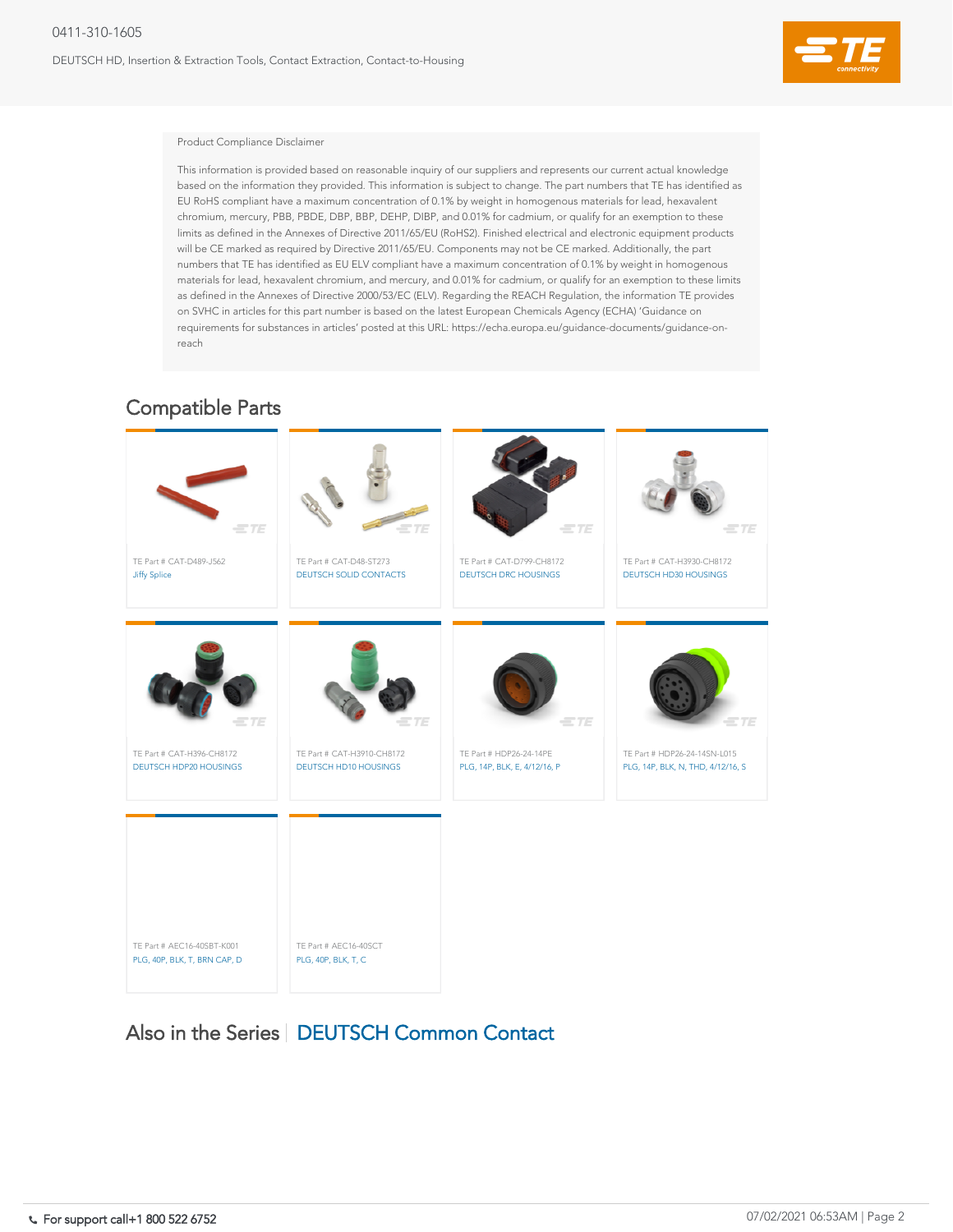#### 0411-310-1605

DEUTSCH HD, Insertion & Extraction Tools, Contact Extraction, Contact-to-Housing





### Also in the Series | [DEUTSCH HDP](https://www.te.com/usa-en/plp/X27G3.html)

| <b>Automotive Connector Caps &amp; Covers</b><br>(47) | <b>Automotive Housings(670)</b> | <b>Automotive Seals &amp; Cavity Plugs(10)</b> | <b>Insertion &amp; Extraction Tools(11)</b> |
|-------------------------------------------------------|---------------------------------|------------------------------------------------|---------------------------------------------|



# Also in the Series | [DEUTSCH HD](https://www.te.com/usa-en/plp/X25z9.html)





# Also in the Series | [DEUTSCH DRC](https://www.te.com/usa-en/plp/X27Kz.html)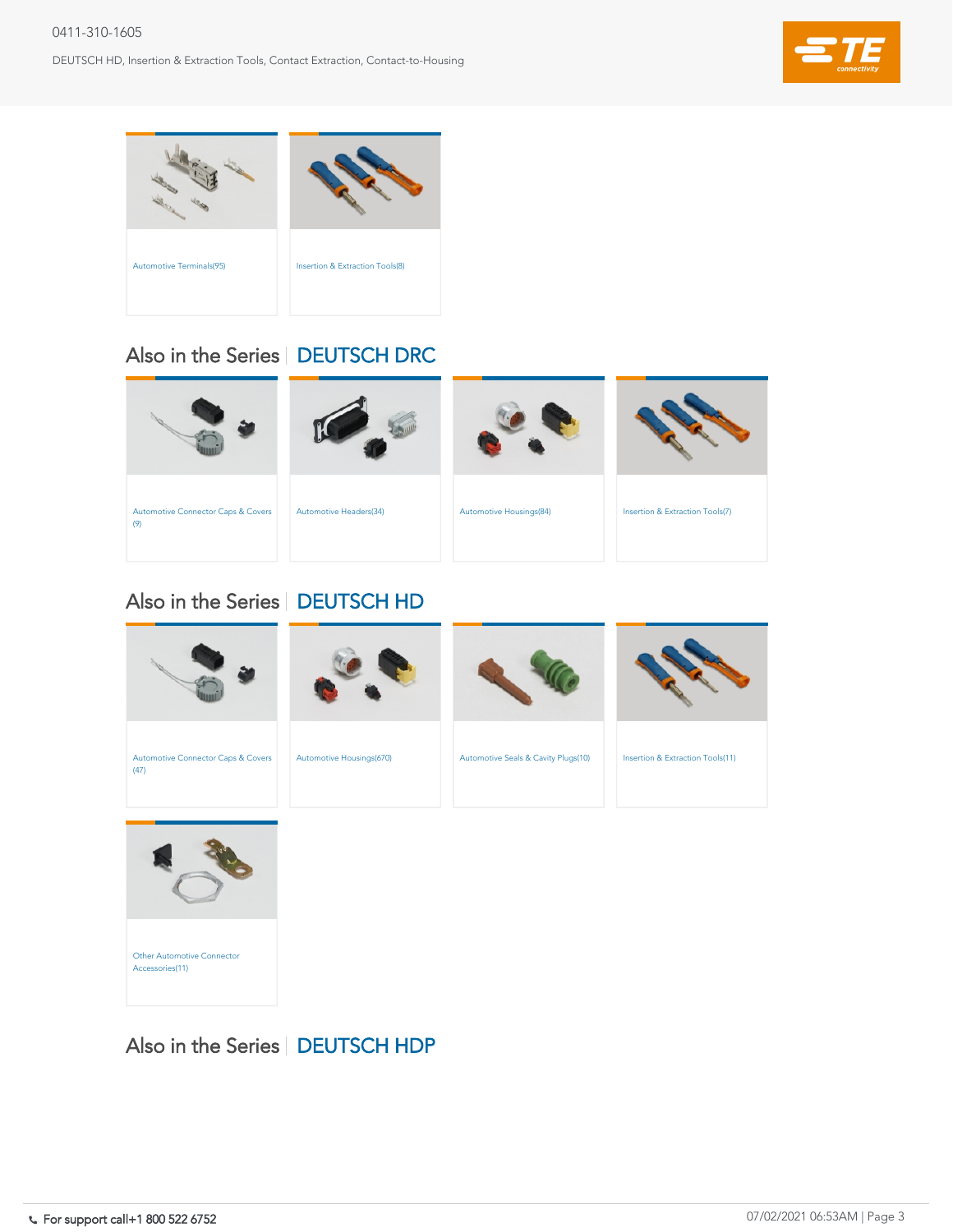#### 0411-310-1605

DEUTSCH HD, Insertion & Extraction Tools, Contact Extraction, Contact-to-Housing











# Also in the Series | [Jiffy Splice](https://www.te.com/usa-en/plp/X27xo.html)

# Customers Also Bought